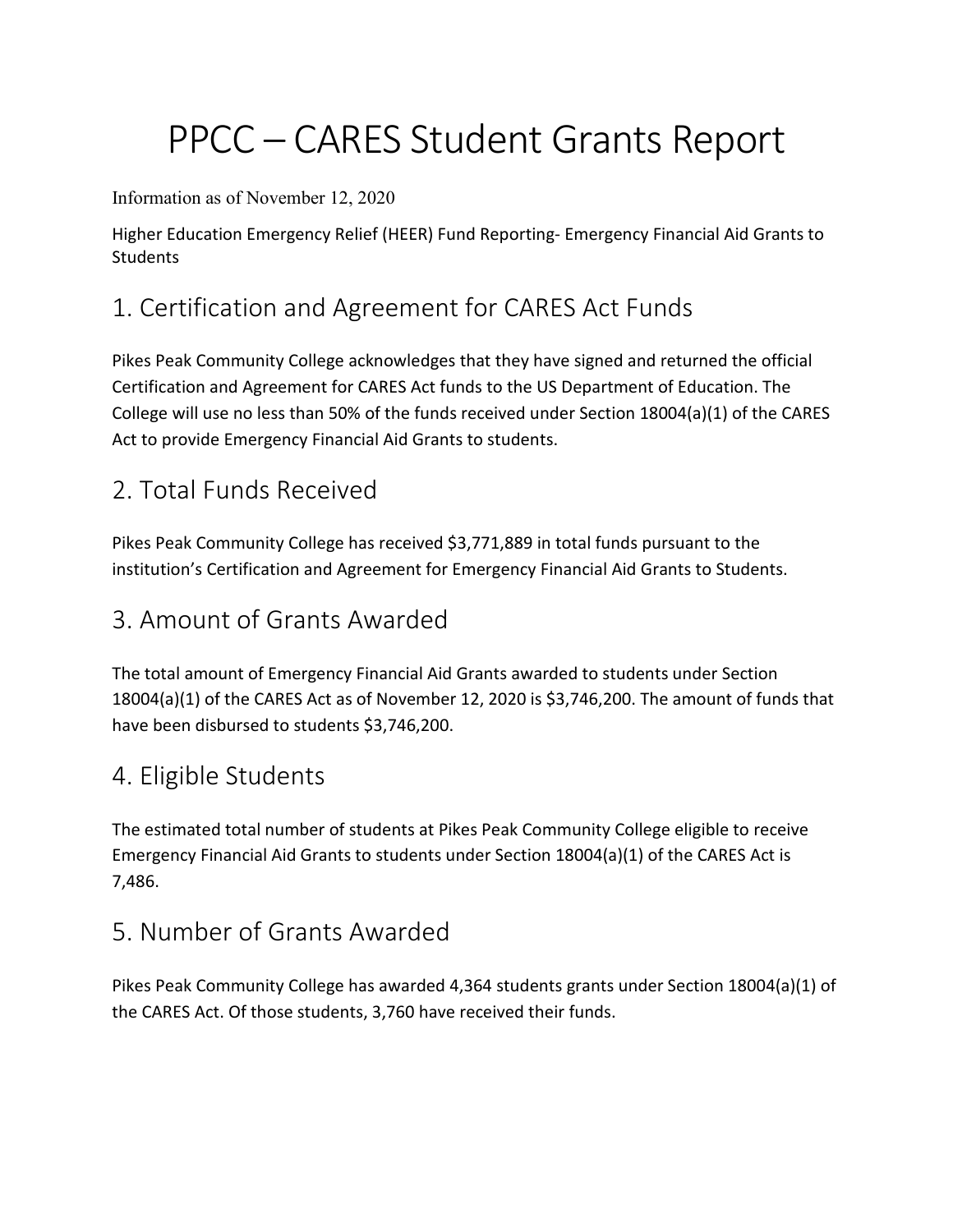### 6. Disbursement Plan

#### Coronavirus Aid, Relief, and Economic Security (CARES) Act

RE: Pikes Peak Community College Plan for Disbursement of \$3,771,889 in Direct Student Aid

Methods used for selection of students include first determining eligibility. If students are eligible to participate in programs under Section 484 in Title IV of the Higher Education Act of 1965, they can also receive CARES funds.

#### Summer Semester 2020

#### Emergency Relief | \$450,000 (12%)

**Target Group:** Students enrolled in Spring 2020 and Summer 2020 terms who were negatively impacted by COVID-19. *(leftover funds rolling into Fall term)*

**Award:** Up to \$700 grants for students needing help with the following:

- Cost of Education
- Food insecurities
- Housing insecurities
- Technology for online classes\*
	- $\circ$  \* \$50,000 of the funding is specifically for acquiring and distributing laptop computers for students.

**Qualifying students:** Students enrolled during Spring, Summer, and Fall semesters (as funding remains available).

**Outreach method:** Electronic application shared via texts, email, social media, College website, and Faculty & Staff referrals

**Disbursement:** Posted directly to student accounts

**Award availability:** \$400,000 *(awarded to approximately 571 students)* and \$50,000 *(awarded to 100 students)*

#### *Summer 2020 Momentum Scholarships | \$1,000,000 (26.5%)*

**Target Group:** (student groups will be included in phases depending on availability of funds)

- Phase 1 Those students enrolled spring 2020 as of March 13, 2020, who submitted a FAFSA, and who are currently in good standing.
- Phase 2 Those students enrolled spring 2020 as of March 13, 2020, and who are currently in good standing, and those students who applied to PPCC by March 13, 2020 and who have applied for financial aid.

**Award:** \$1,000 scholarships available for enrollment in Summer term\*